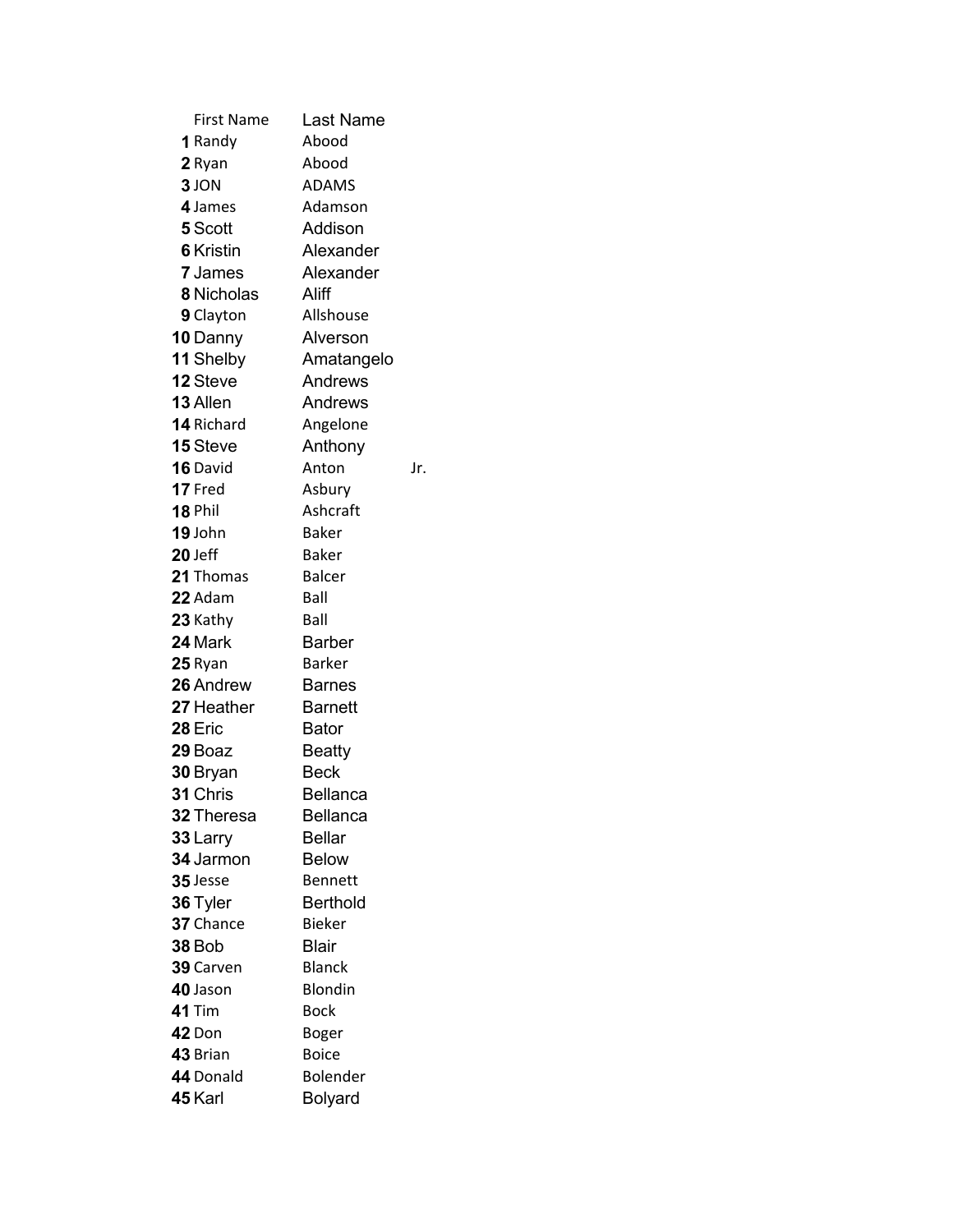| 46 Nicholas        | Bombe           |
|--------------------|-----------------|
| 47 Mark            | <b>Boncella</b> |
| 48 Steven          | Borowske        |
| 49 Marc            | Bottone         |
| 50 James           | <b>Bradley</b>  |
| 51 Hunter          | <b>Branham</b>  |
| 52 Jason           | Brantner        |
| 53 Michael         | Breay           |
| 54 Melissa         | Brehe           |
| 55 Michael         | <b>Brewster</b> |
| 56 Chip            | <b>Bronston</b> |
| 57 Becky           | <b>Broskey</b>  |
| 58 Frank           | Broskey         |
| <b>59</b> Jonathan | Brown           |
| 60 Amanda          | Brown           |
| 61 William         | Brown           |
| 62 Elliot          | Brown           |
| 63 Kimberly        | Brown           |
| 64 Olivia          | <b>Brown</b>    |
| 65 charles         | brown           |
| 66 Darryl          | <b>Brundage</b> |
| 67 wallace         | brunner         |
| 68 Jameson         | Buchanan        |
| 69 Ryan            | Buddie          |
| 70 Levi            | Buler           |
| <b>71</b> Matthew  | Bunch           |
| 72 Jeffery         | <b>Burdick</b>  |
| 73 Brian           | Bury            |
| 74 Stephanie       | Bury            |
| 75 Scott           | <b>Butts</b>    |
| 76 Adam            | <b>Byler</b>    |
| 77 Trevor          | <b>Byler</b>    |
| <b>78 Eli</b>      | <b>Byler</b>    |
| 79 Nathan          | <b>Byler</b>    |
| 80 Robert          | <b>Byler</b>    |
| 81 Brian           | Calking         |
| 82 Darrell         | Callebs         |
| 83 Wayne           | Campbell        |
| 84 Tina            | Carr            |
| 85 Scott           | Chapman         |
| 86 Randy           | Chase           |
| 87 Scott           | Chevalier       |
| 88 Taylor          | Chevalier       |
| 89 Levi            | Chevalier       |
| <b>90 Mel</b>      | Christensen     |
| 91 Joseph          | Christopher     |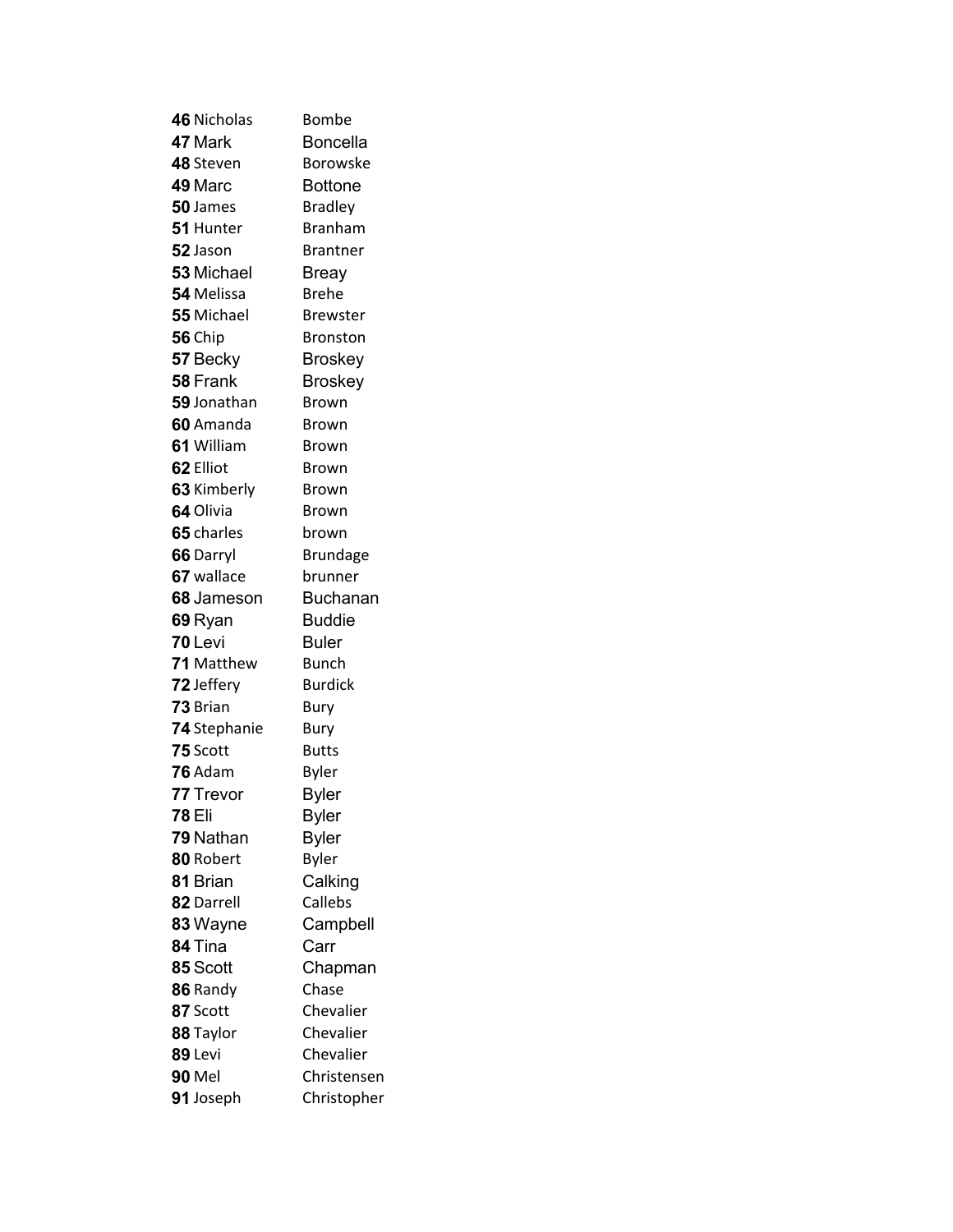| 92 Anthony       | Chuppa        |
|------------------|---------------|
| 93 John          | Cieslewicz    |
| 94 Todd          | Class         |
| 95 Logan         | Class         |
| 96 Eli           | Class         |
| 97 Luke          | Clay          |
| 98 Aaron         | Coates        |
| 99 Melonie       | Cochran       |
| 100 David        | Cochran       |
| 101 Hiram        | Coffey        |
| 102 Larry        | Coffman       |
| 103 Zachary      | Collins       |
| <b>104</b> dale  | collins       |
| <b>105 Derel</b> | Comer         |
| 106 Matthew      | Conner        |
| <b>107 Paul</b>  | Cooksey       |
| <b>108 Tonja</b> | Cooksey       |
| <b>109 Mark</b>  | Coss          |
| 110 Eugene       | Cox           |
| <b>111 Bob</b>   | Cramer        |
| 112 Melissa      | Cramer        |
| 113 Robert       | Cramer        |
| <b>114</b> Katie | Crnjak        |
| 115 nathaniel    | crnjak        |
| 116 DALLAS       | <b>CROUCH</b> |
| <b>117 Jeff</b>  | Cueni         |
| 118 Edward       | Cunningham    |
| <b>119</b> Brad  | Dailey        |
| 120 Lindsey      | Daup          |
| 121 Julia        | Davis         |
| 122 Jason        | Davis         |
| 123 Robert       | Decker        |
| 124 Ronald       | Deneve        |
| 125 Jim          | DePaul        |
| 126 Richard      | Deryck III    |
| 127 Richard      | Deryck Jr     |
| 128 Jacob        | Detweiler     |
| <b>129 Sam</b>   | Detweiler     |
| <b>130 Chad</b>  | Domer         |
| <b>131 Cade</b>  | Domer         |
| 132 Brandon      | Doran         |
| 133 Dennis       | Doro          |
| 134 Allen        | Douglas       |
| 135 JACQUE       | <b>DOZIER</b> |
| 136 Richard      | <b>Dreier</b> |
| <b>137 Eric</b>  | Dufala        |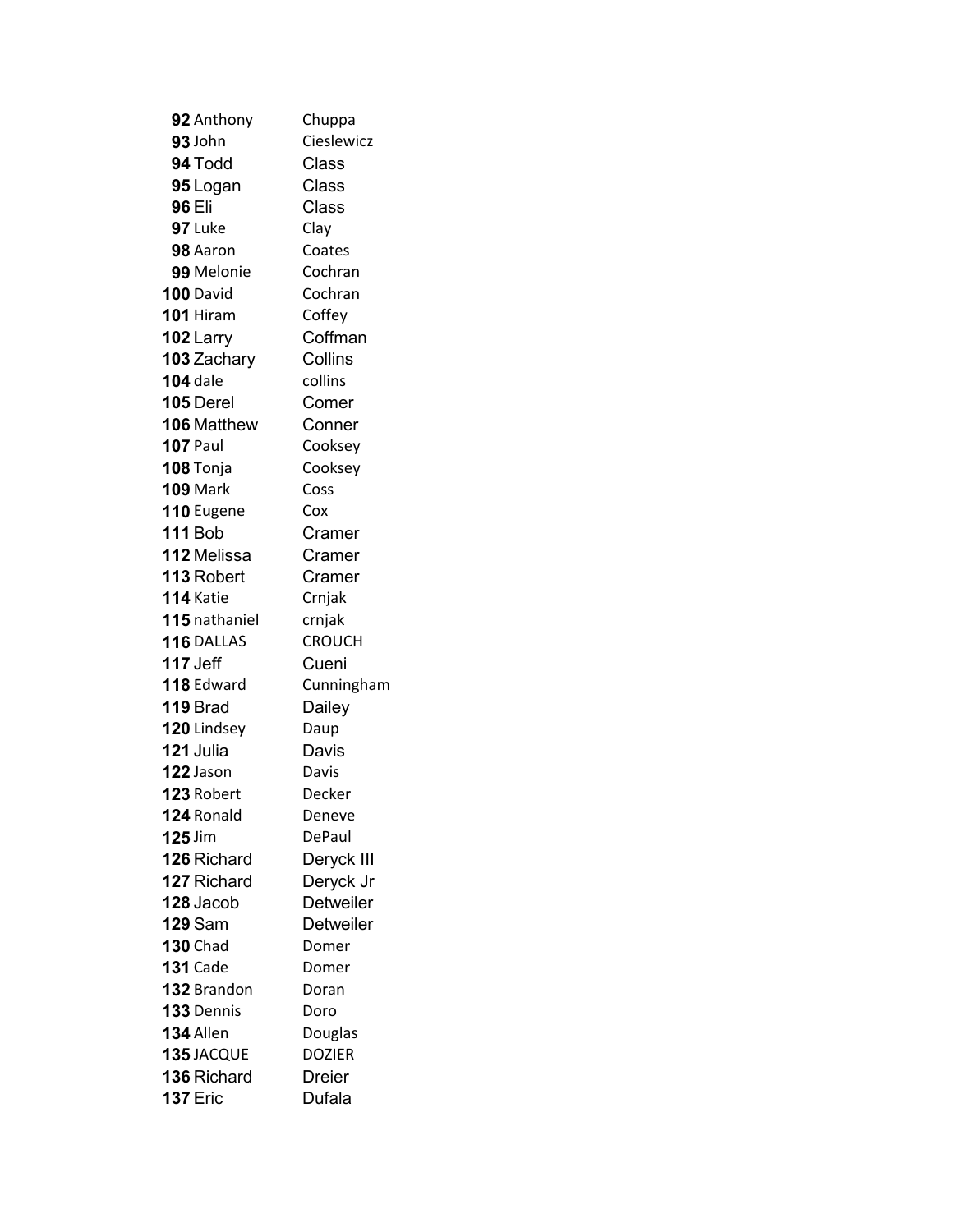| <b>138 Matt</b> | Duquette      |
|-----------------|---------------|
| 139 Doug        | Durnwald      |
| <b>140 Mark</b> | E Bretz       |
| 141 Chuck       | Earls         |
| 142 Terry       | Edler         |
| <b>143 Mark</b> | <b>Elkins</b> |
| 144 Chuck       | Elliston      |
| <b>145 Atri</b> | Everson       |
| <b>146 Andy</b> | Fadennol      |
| 147 Donnie      | Farmwald      |
| <b>148 John</b> | Farnsworth    |
| 149 Daniel      | Faust         |
| 150 Chris       | Feitl         |
| 151 Jeffrey     | Fink          |
| 152 Jacob       | Fitch         |
| 153 Stanley     | Flak          |
| <b>154 Cody</b> | Florian       |
| 155 Robert      | Fogle         |
| 156 Anthony     | Fox           |
| 157 Gary        | Francis       |
| <b>158 Tim</b>  | Frimel        |
| <b>159</b> Dan  | Fuerst        |
| 160 Sammie Jo   | Funk          |
| 161 Randall     | Gaines        |
| 162 Brian       | Gambill       |
| 163 Annie       | Garrett       |
| 164 Daniel      | Gaul II       |
| 165 Robert      | Gawronski     |
| <b>166 Greg</b> | Geist         |
| 167 Joseph      | Geraci        |
| <b>168 Pam</b>  | Geraci        |
| 169 Joseph      | Gibson        |
| <b>170 Ryan</b> | Giering       |
| 171 Samuel      | Gill          |
| 172 Justin      | Gill          |
| 173 Michael     | Gilles        |
| <b>174 Cali</b> | Gilles        |
| 175 Paul        | Glancy        |
| 176 Steven      | Glass         |
| 177 John        | Goble         |
| 178 Vikki       | Good          |
| 179 Donny       | Graham        |
| 180 Donald      | Grbavcich     |
| 181 Laura       | Green         |
| 182 John        | Gribble       |
| 183 Daniel      | Griese        |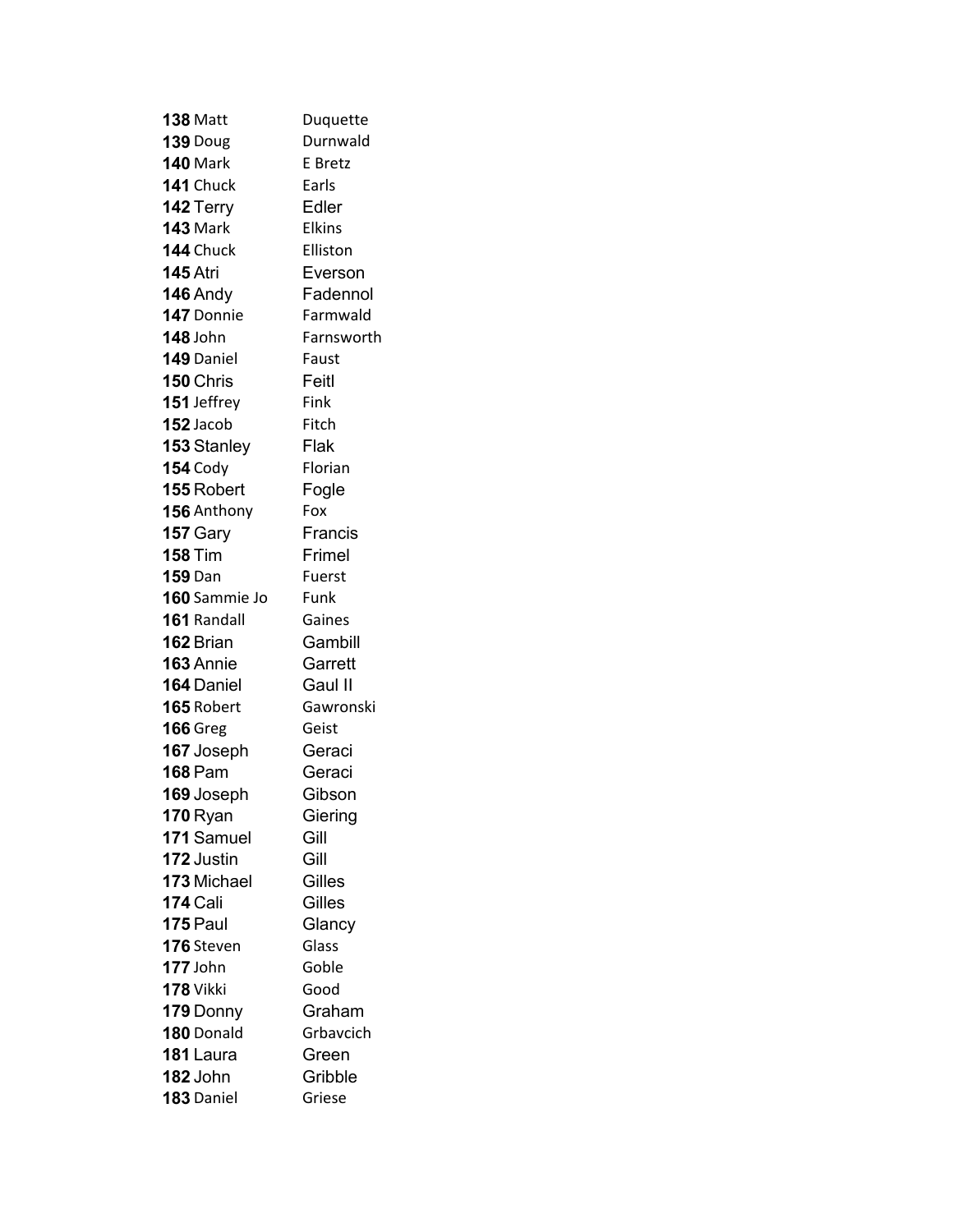| <b>184 Carl</b>  | Griese             |     |
|------------------|--------------------|-----|
| 185 Blaine       | Griese             |     |
| 186 MATTHEW      | <b>GULLETT</b>     |     |
| <b>187</b> steve | hackler            |     |
| <b>188 Jill</b>  | Halasz             |     |
| 189 John         | Halasz             |     |
| 190 Lonnie       | Hall               |     |
| 191 Lawrence     | Hall               |     |
| 192 Stephen      | Hammer             |     |
| <b>193 Ethan</b> | Hammontree         |     |
| 194 Brian        | Hance              |     |
| 195 Lonnie       | Hanchosky          |     |
| 196 Daniel       | Hanolt             |     |
| 197 Joseph       | Harbert            |     |
| 198 Rusty        | Harig              |     |
| 199 Bean         | Harig              |     |
| 200 Christopher  | Hartzell           |     |
| 201 Edward       | Hatten             | Jr. |
| <b>202</b> Chuck | Hayward            |     |
| <b>203 Chris</b> | Heckel             |     |
| <b>204 Chad</b>  | Heil               |     |
| 205 Barry        | Hennig             |     |
| 206 Michael      | Hensel             |     |
| 207 John         | Hershberger        |     |
| 208 Robert       | Hershberger        |     |
| <b>209 Tom</b>   | Herttna            |     |
| 210 Lance        | <b>Hetrick</b>     |     |
| 211 John         | Hiatz              |     |
| 212 Ed           | Hinkle             |     |
| 213 Brian        | Hipp               |     |
| 214 ARLIN        | <b>HOCHSTETLER</b> |     |
| <b>215 Ron</b>   | Hogan              |     |
| <b>216 Pat</b>   | Holbrook           |     |
| 217 Adam         | Holcomb            |     |
| <b>218 Bill</b>  | Holley             |     |
| 219 Steve        | Holman             |     |
| 220 Timothy      | Hoover             |     |
| 221 Andrew       | Hostetler          |     |
| 222 David        | Hostetler          |     |
| 223 Ronald       | Hudak              |     |
| 224 Matthew      | Hudson             |     |
| 225 Brian        | Huff               |     |
| 226 Patrick      | Humberson          |     |
| <b>227 Karl</b>  | Hunt               |     |
| 228 Mark         | Hunt               |     |
| 229 William      | Hunter             |     |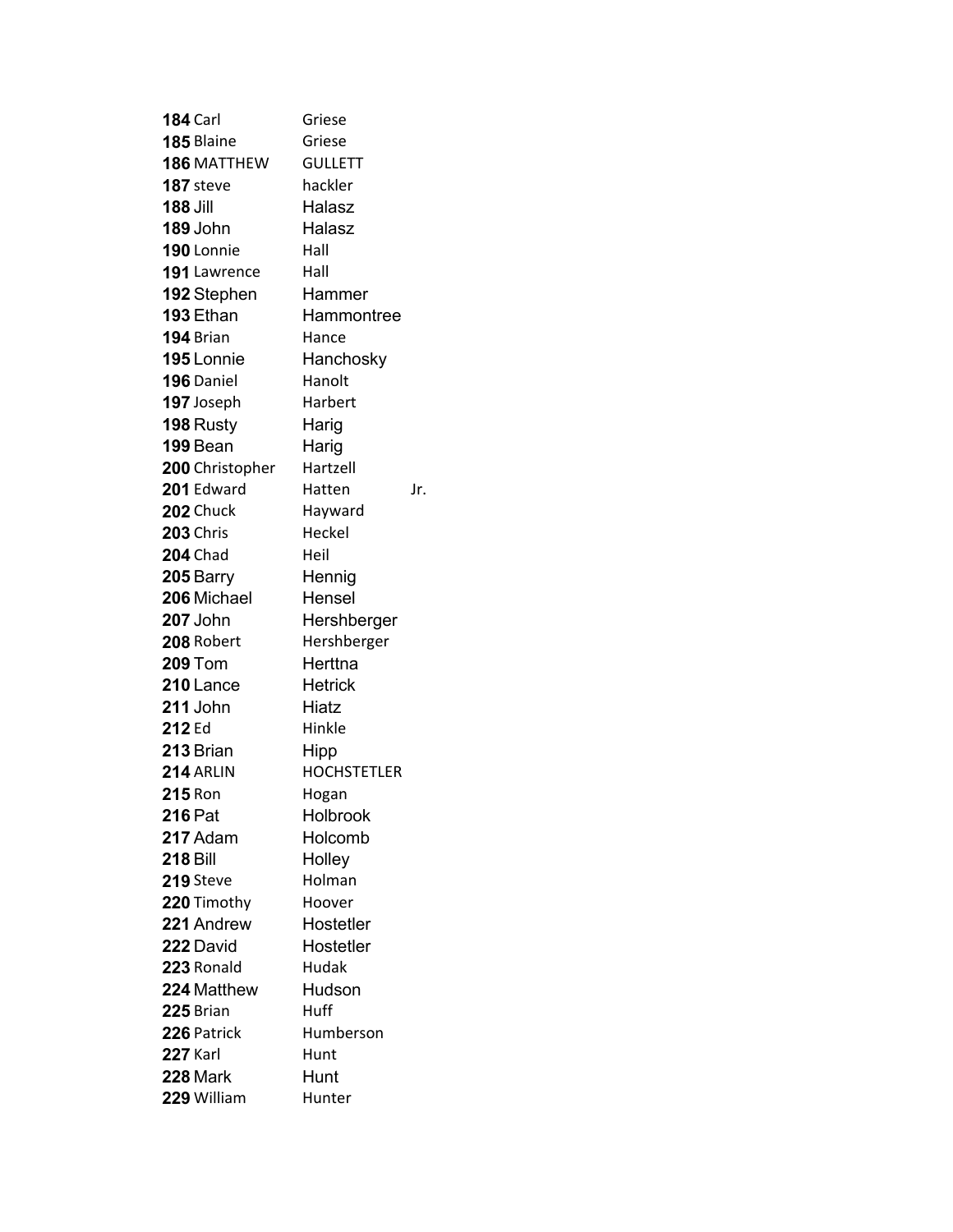| 230 Victor      | Jackson      |     |
|-----------------|--------------|-----|
| <b>231 Buck</b> | Jackson      |     |
| 232 John        | Jacobs Jr    |     |
| <b>233 lan</b>  | Jacobson     |     |
| 234 Noah        | Jacobson     |     |
| <b>235 Rick</b> | Jaehn        |     |
| 236 Joshua      | Janda        |     |
| 237 Jesse       | Jans         |     |
| <b>238 Eric</b> | Jeddy        |     |
| <b>239 Juan</b> | Jeffrey      |     |
| 240 Howard      | Jeffries III |     |
| 241 Howard      | Jeffries IV  |     |
| 242 Larry       | Jelinek      |     |
| 243 Joseph      | Jennings     |     |
| 244 Douglas     | Jensen       | Jr. |
| 245 Marybeth    | Jessome      |     |
| <b>246 Brad</b> | Johnson      |     |
| 247 Mitchell    | Johnson      |     |
| 248 ROGER       | <b>JONES</b> |     |
| 249 Chester     | Jones        |     |
| 250 Roxanne     | Jones        |     |
| 251 Lorenzo     | Jones        |     |
| 252 Eugene      | Juart JR     |     |
| 253 Christopher | Julvezan     |     |
| 254 Joseph      | Juris        |     |
| 255 Dale        | Kalo         |     |
| 256 Tracy       | Kalo         |     |
| <b>257 Dale</b> | Karlen       |     |
| 258 Brian       | Kawczynski   |     |
| <b>259 Rich</b> | Kemer        |     |
| 260 Dylan       | Kemp         |     |
| 261 Ryan        | Kemp         |     |
| <b>262 Paul</b> | Kenyon       |     |
| 263 Thomas      | Kerka        |     |
| 264 David       | Kern         |     |
| 265 Brian       | Kich         |     |
| <b>266 Eric</b> | Kilburg      |     |
| 267 Willard     | Kildow       |     |
| 268 Jonathan    | Kimber       |     |
| 269 Chad        | King         |     |
| 270 Dennis      | Kitchen Jr   |     |
| 271 Robert      | Kizywicki    |     |
| 272 Michael     | Klossner     |     |
| 273 Travis      | Knecht       |     |
| <b>274 Nick</b> | Korenowski   |     |
| <b>275 Rich</b> | Koscielski   |     |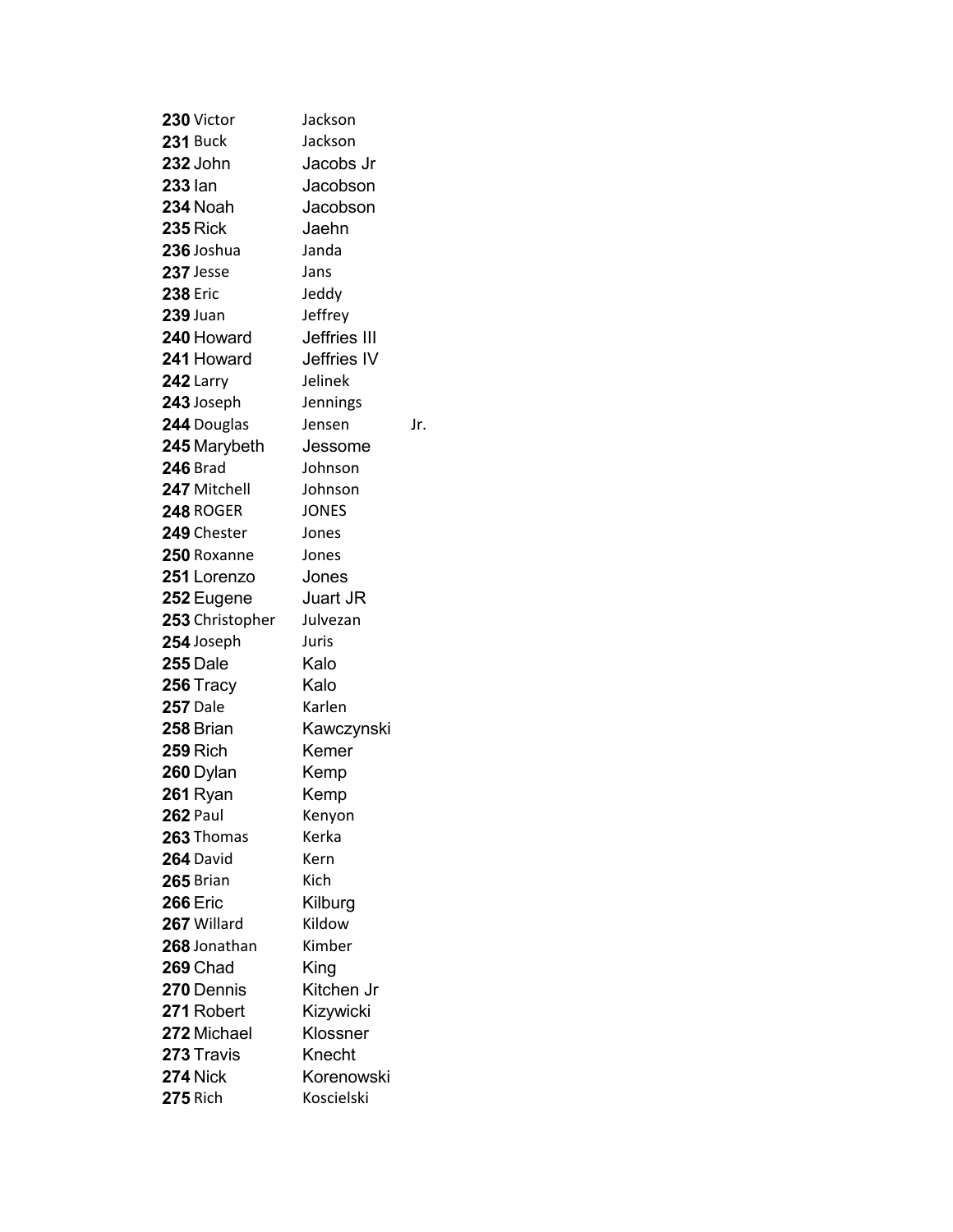| 276 Mark            | Kowalski     |
|---------------------|--------------|
| 277 Michael         | Kozlowicz    |
| 278 Ronald          | Kozub        |
| 279 Kevin           | Krakowiak    |
| <b>280 Mark</b>     | Krakowiak    |
| 281 Steve           | Krim         |
| 282 Brett           | Kromer       |
| 283 Andrew          | Kruse        |
| 284 Raymond         | Kuchenbecker |
| 285 Ronald          | Kucinski     |
| 286 DAVID           | KUEHN        |
| 287 Walter          | Kukla        |
| 288 Greg            | Kwasny       |
| 289 Lindsay         | Kwasny       |
| 290 Kenneth         | Lackey       |
| 291 Joshua          | Langenfelder |
| 292 Robert          | Langenfelder |
| 293 Jeremiah        | Lapaugh      |
| 294 Darrell         | Lapham       |
| <b>295 NICHOLAS</b> | LARY         |
| <b>296 Todd</b>     | Latimer      |
| <b>297 Brad</b>     | Lawhorn      |
| 298 Raymond         | Leach        |
| <b>299 Matt</b>     | Leahy        |
| 300 Mathew          | Leben        |
| <b>301</b> Tim      | Lehr         |
| <b>302 Perry</b>    | Lester       |
| <b>303 ANNA</b>     | LESTER       |
| <b>304 Robert</b>   | Lester       |
| <b>305</b> Ken      | Lester       |
| <b>306</b> Josh     | Lewis        |
| <b>307 Ray</b>      | Lewis        |
| 308 Gregory         | Licht        |
| 309 Nathan          | Lilley       |
| <b>310 Eric</b>     | Lindemann    |
| <b>311</b> Don      | Lint         |
| 312 blayne          | lippert      |
| 313 Eddie           | Longden      |
| <b>314</b> Adam     | Loucks       |
| 315 Michael         | Lowe         |
| 316 Joe             | Lower        |
| 317 Stacey          | Lucas        |
| 318 John            | Lucio        |
| 319 Kevin           | Lukehert     |
| <b>320 Jim</b>      | Luketil      |
| 321 Andrew          | MacDonald    |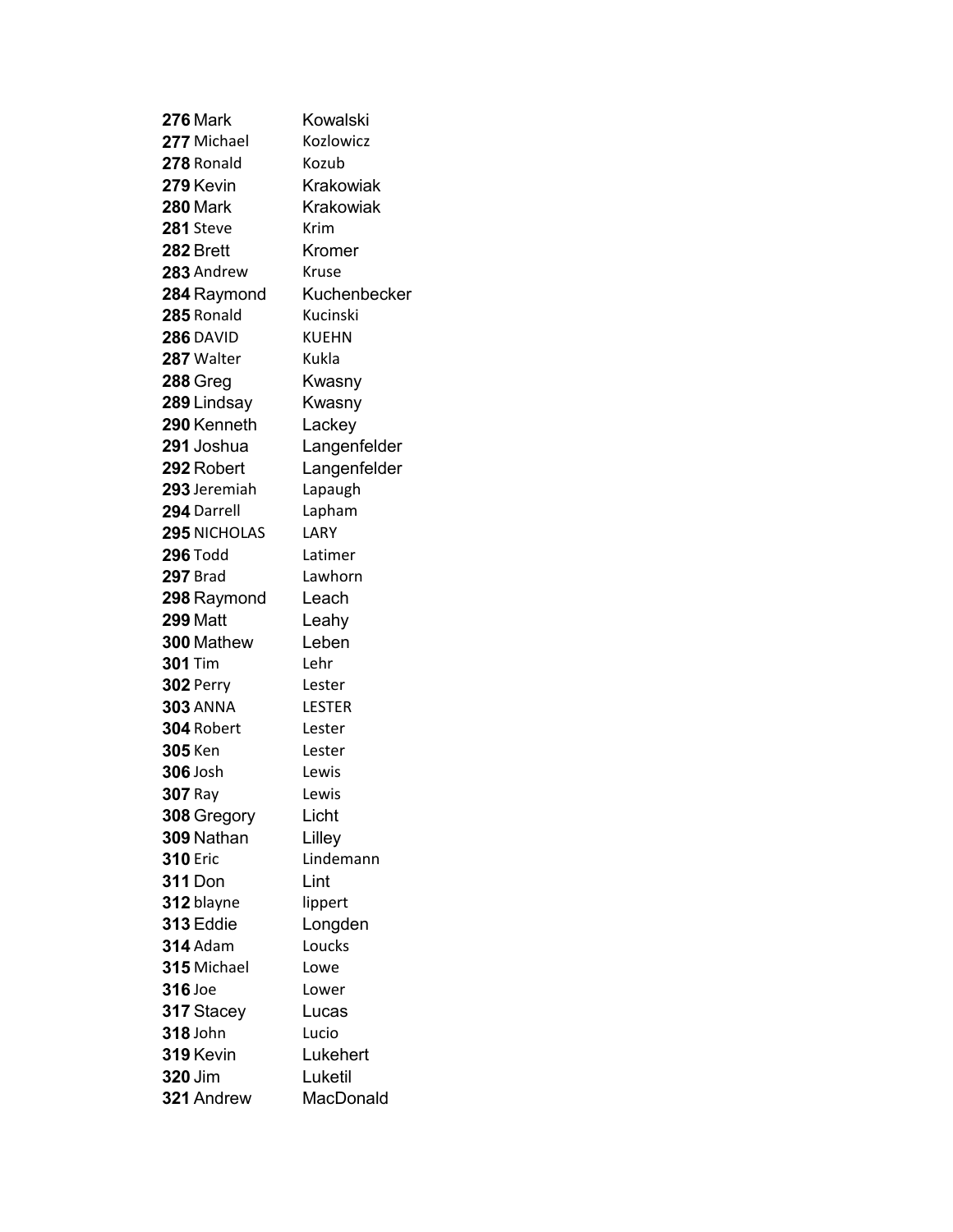| <b>322 Mike</b>  | Manion          |
|------------------|-----------------|
| <b>323 Paul</b>  | Manley          |
| <b>324 Jim</b>   | Mann            |
| 325 Jeffrey      | Markos          |
| 326 Marvin       | Marner          |
| 327 Lucinda      | Marner          |
| 328 Jadyn        | Martin          |
| 329 joshua       | mast            |
| 330 MICHAEL      | <b>MATSON</b>   |
| 331 Kelly        | <b>Matthews</b> |
| 332 Ken          | Matushevski     |
| 333 Brendan      | McCarty         |
| 334 Sean         | McCollister     |
| <b>335 Doug</b>  | McDonough       |
| <b>336</b> Jason | McElwain        |
| 337 Kerry        | McNamara        |
| 338 Edward       | McQuiston       |
| 339 Jorge        | Meinzer         |
| 340 Melissa      | Melau           |
| 341 Mitchell     | Melau           |
| <b>342 ALEX</b>  | <b>MERENESS</b> |
| 343 Matthew      | Messenger       |
| 344 Willis       | Messenger       |
| <b>345 Terri</b> | Metz            |
| 346 H            | Metz            |
| <b>347</b> Adam  | Michali         |
| 348 Robert       | Miller          |
| <b>349 Mike</b>  | Miller          |
| 350 Marion       | Miller          |
| <b>351</b> Noah  | Miller          |
| 352 Aaron        | Miller          |
| 353 Mervin       | Miller          |
| 354 Robert       | Miller          |
| <b>355 Mike</b>  | <b>Mills</b>    |
| <b>356</b> Brett | Miron           |
| 357 Bryan        | <b>Missler</b>  |
| 358 James        | Moes            |
| 359 michael      | momany          |
| <b>360 Paul</b>  | Montgomery      |
| <b>361</b> Mason | Montgomery      |
| <b>362 Scott</b> | Moore           |
| <b>363 Kyle</b>  | Moore           |
| 364 David        | Moravcik        |
| 365 Joshua       | Morgan          |
| <b>366 Brett</b> | Morick          |
| 367 Michael      | Morrissey       |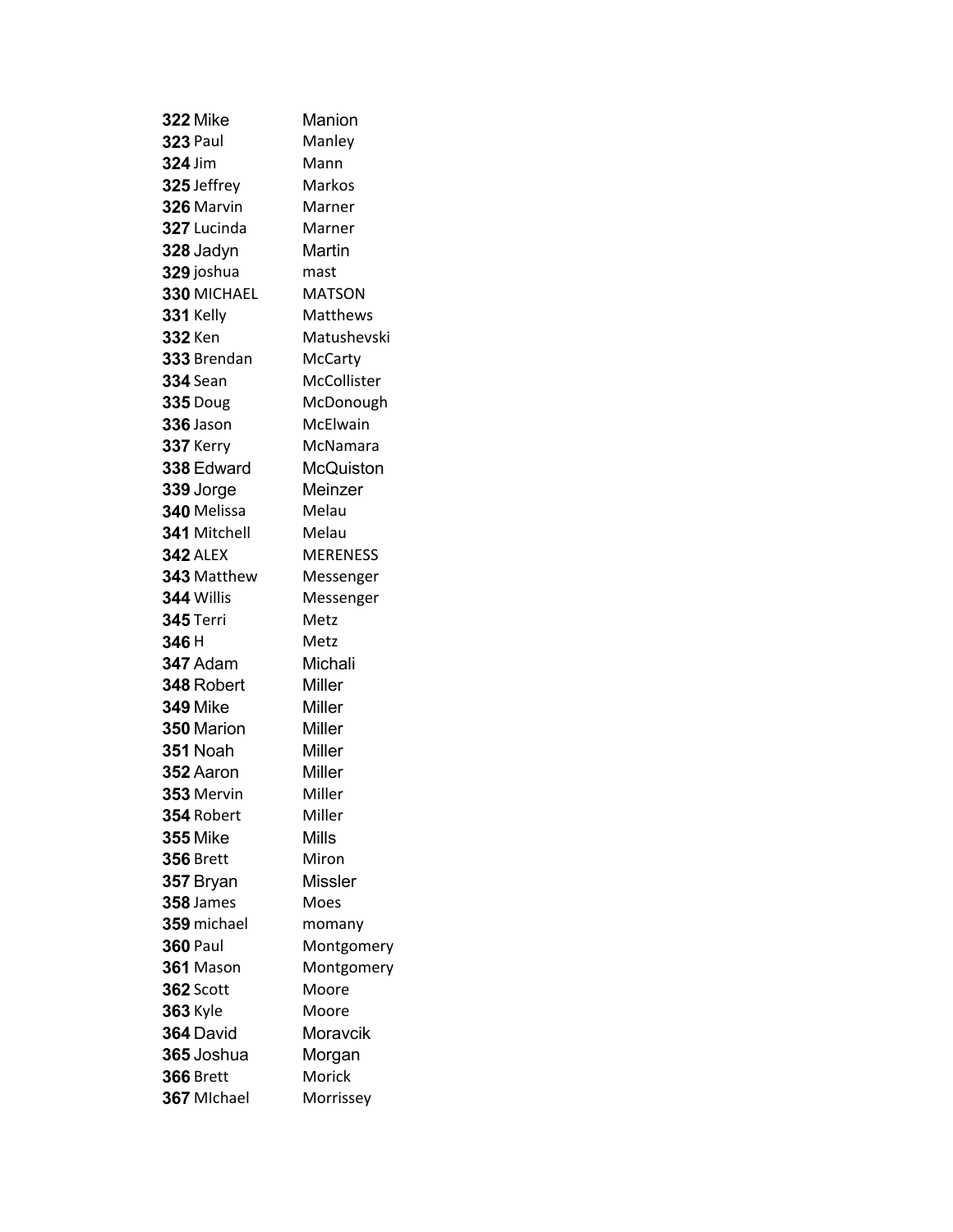| 368 Carol         | Morrow         |  |
|-------------------|----------------|--|
| 369 John          | Morrow         |  |
| 370 Joe           | Mosko          |  |
| 371 Holly         | Moungie        |  |
| 372 Kevin         | Mowry          |  |
| 373 Todd          | Mueller        |  |
| <b>374</b> Mary   | Muenchow       |  |
| 375 Frank         | Murphy         |  |
| <b>376</b> Brian  | <b>Myers</b>   |  |
| <b>377 Bob</b>    | <b>Needles</b> |  |
| 378 Wally         | Neumann        |  |
| 379 Mark          | Nicoson        |  |
| 380 Douglas       | Noblet<br>Sr   |  |
| 381 Douglas       | <b>Noblet</b>  |  |
| 382 Alexander     | Norbury        |  |
| 383 Thomas        | Nordyke        |  |
| 384 Timothy       | <b>Norris</b>  |  |
| <b>385 Derek</b>  | North          |  |
| <b>386</b> Derek  | Novak          |  |
| 387 Brendan       | Nugent         |  |
| <b>388</b> Daniel | Nugent         |  |
| <b>389</b> Jason  | O'Brien        |  |
| 390 john          | o'grady        |  |
| 391 Edward        | Oleksy         |  |
| 392 chris         | Oplinger       |  |
| 393 Jonathan      | Owens          |  |
| 394 Thomas        | Owens          |  |
| 395 Jason         | Paducha        |  |
| 396 Art           | Panfil         |  |
| 397 Wesley        | Patton         |  |
| <b>398 Nick</b>   | Peters         |  |
| 399 Michael       | Petruska       |  |
| 400 Duane         | Phillips       |  |
| 401 Devon         | Phillips       |  |
| 402 Joseph        | Phillips       |  |
| 403 Saige         | Phillips       |  |
| 404 Sutton        | Phillips       |  |
| 405 Trenton       | Phillips       |  |
| <b>406 Craig</b>  | Plue           |  |
| 407 Stephen       | Porter         |  |
| 408 William       | Porter         |  |
| <b>409 Matt</b>   | Porter         |  |
| 410 Bradley       | Potter         |  |
| <b>411 Tim</b>    | Price          |  |
| <b>412 Kyle</b>   | Price          |  |
| <b>413 Doug</b>   | Price          |  |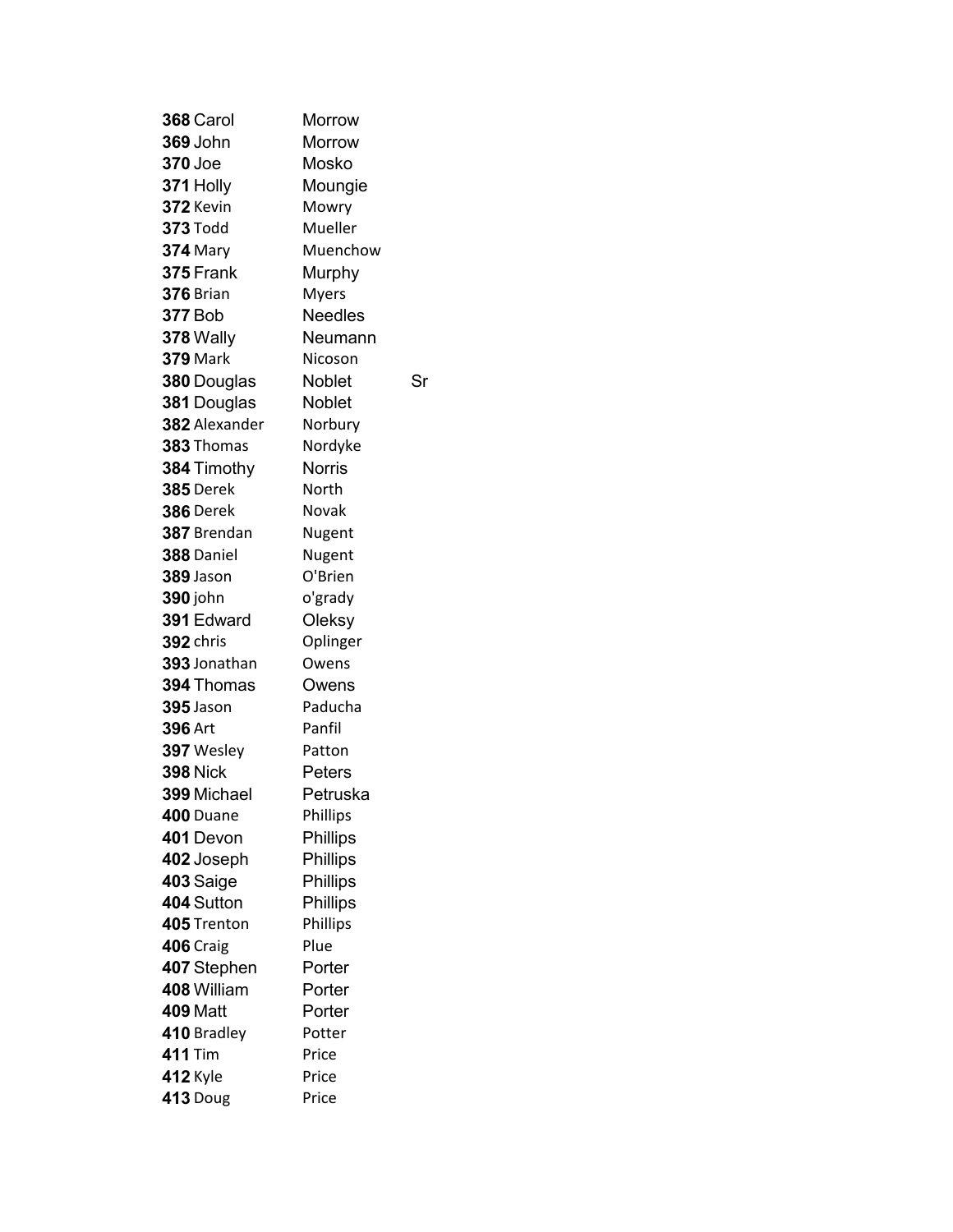| 414 Robert       | Proe         |     |
|------------------|--------------|-----|
| 415 Richard      | Proe         |     |
| <b>416</b> Ray   | Pucci        | Jr. |
| 417 Jeffrey      | Puffenberger |     |
| 418 Jon          | Queen        |     |
| 419 Tammie       | Queen        |     |
| 420 Michael      | Quigley      |     |
| 421 Leroy        | Quinn        |     |
| 422 David        | Ragone       | Sr. |
| 423 Zach         | Rambo        |     |
| <b>424 Cade</b>  | Ratliff      |     |
| <b>425 Brent</b> | Reber        |     |
| 426 Thomas       | Reed         |     |
| 427 Jeremy       | Reeder       |     |
| 428 James        | Reike        |     |
| 429 Joe          | Reilly       |     |
| <b>430 Chris</b> | Reinhardt    |     |
| 431 Michael      | Reiter       |     |
| <b>432</b> Logan | Reiter       |     |
| 433 Garrett      | Reiter       |     |
| <b>434 Rick</b>  | Rensch       |     |
| <b>435 Scott</b> | Revere       |     |
| 436 Bob          | Richel       |     |
| <b>437 Luke</b>  | Richel       |     |
| 438 Hunter       | Richel       |     |
| 439 Kamryn       | Richmond     |     |
| <b>440 Ryan</b>  | Rider        |     |
| 441 Dan          | Rings        |     |
| 442 Shawn        | Ritchie      |     |
| 443 Edward       | Ritz         |     |
| <b>444 Chad</b>  | Ritz         |     |
| <b>445 Kolby</b> | Rogge        |     |
| 446 Brian        | Rombowski    |     |
| 447 Sam          | Rosey        |     |
| <b>448</b> Kent  | Ross         |     |
| 449 Rhassan      | Ross         |     |
| 450 Michael      | Ross         |     |
| 451 John         | Rovere       | .Jr |
| 452 Michael      | Ruffo        |     |
| 453 Frank        | Rybarcyk     |     |
| <b>454</b> Dean  | Saglibene    |     |
| 455 William      | Sartor       |     |
| <b>456 Ari</b>   | Schabo       |     |
| 457 Craig        | Schafer      |     |
| 458 James        | Schanke      |     |
| 459 Paul         | Schill       |     |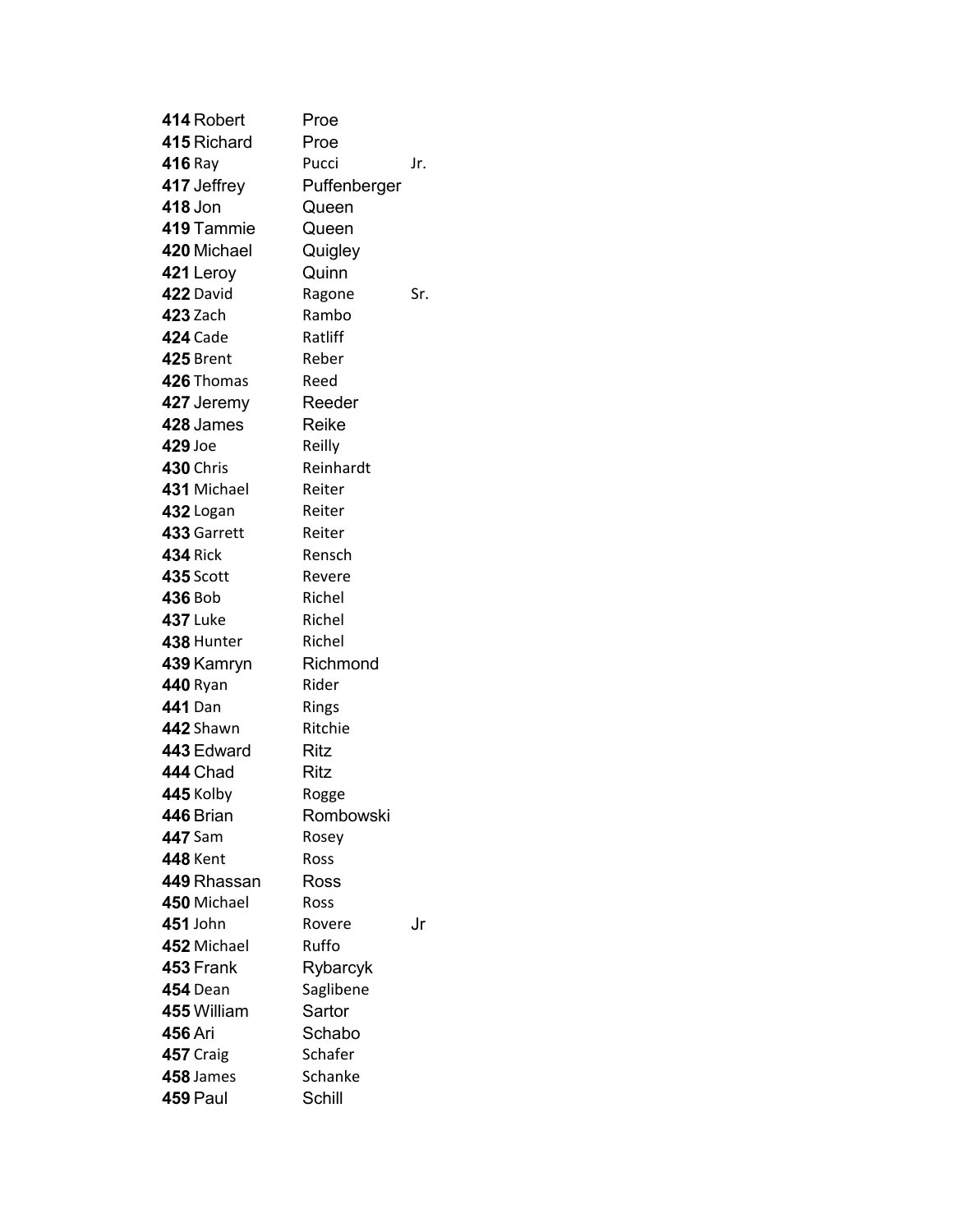| 460 Gregory      | Schoenman      |
|------------------|----------------|
| 461 David        | Schramm        |
| 462 Casey        | Schroeder      |
| 463 Patrick      | Schroeder      |
| <b>464 Tim</b>   | Schwanger      |
| 465 Jacob        | Schwanger      |
| 466 Jason        | Scott          |
| 467 Robert       | Scott          |
| 468 Wendell      | Sehen          |
| 469 Carey        | <b>Sells</b>   |
| 470 Anthony      | seneff         |
| 471 Keith        | Setty          |
| 472 Tyler        | Setty          |
| 473 Dennis       | Sevic          |
| 474 Terri        | Sevic          |
| 475 David        | Sexton         |
| 476 Christopher  | Sexton         |
| 477 Ray          | Seymour        |
| 478 Scott        | Shaffer        |
| <b>479 Ken</b>   | Sharkey        |
| 480 Terry        | Sheridan       |
| <b>481 Nick</b>  | <b>Shirk</b>   |
| 482 James        | Shook          |
| <b>483 Adam</b>  | Sidders        |
| 484 Jared        | Simons         |
| 485 Timothy      | Skenandore     |
| 486 Steven       | Skupien        |
| <b>487 LEO</b>   | <b>SLANSKY</b> |
| 488 Steve        | Slansky        |
| 489 James        | Smarzinski     |
| 490 Michael      | Smith          |
| 491 Michael      | Smith          |
| 492 Terence      | Smith          |
| 493 Peter Joe    | Smith          |
| 494 John         | Smoggie        |
| 495 Thomas       | Sniadecki      |
| 496 Michael      | Snyder         |
| 497 Keith        | Sochor         |
| 498 Randy        | Sorg           |
| 499 Brian        | Spada          |
| 500 Robert       | Spay           |
| 501 Jeremy       | <b>Speaks</b>  |
| <b>502 Gary</b>  | Speicher       |
| <b>503 Shari</b> | Sprankle       |
| 504 Bryan        | Sprankle       |
| <b>505 Matt</b>  | <b>Stasiak</b> |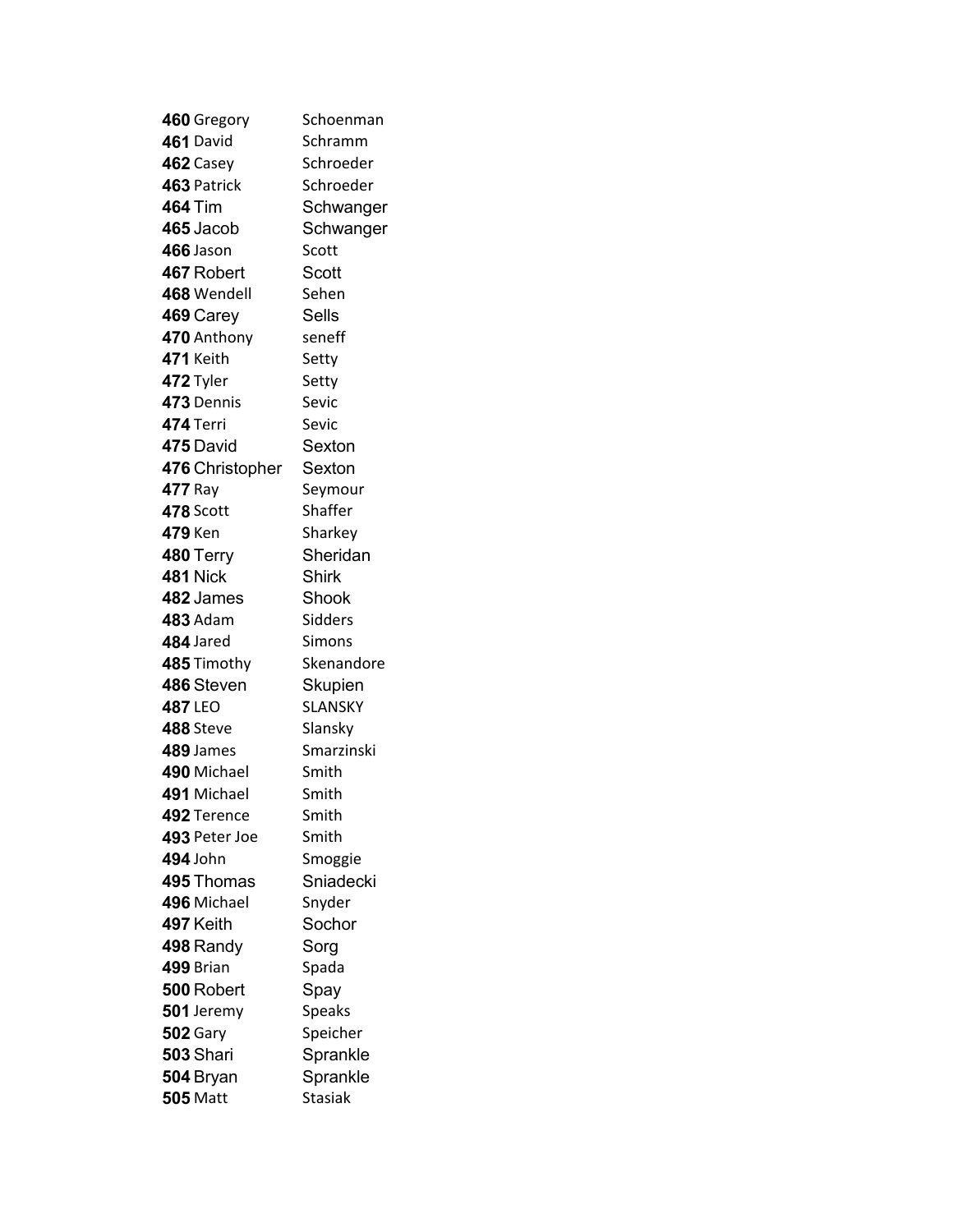| 506 Douglas       | Staysniak       |
|-------------------|-----------------|
| <b>507</b> John   | Steele          |
| 508 Alicia        | Stefan          |
| 509 Danielle      | Steiner         |
| 510 Michael       | <b>Stevens</b>  |
| <b>511 Rick</b>   | Stoegbauer      |
| 512 Jerry         | <b>Struck</b>   |
| 513 Kendall       | Strutt          |
| 514 James         | Stumpf          |
| <b>515</b> Dan    | Sullivan        |
| <b>516</b> Lee    | Sullivan        |
| 517 Jim           | Taggart         |
| <b>518 Ryan</b>   | Tanber          |
| 519 Jeremy        | Taylor          |
| <b>520</b> Dustin | Thompson        |
| 521 Duane         | <b>Tigger</b>   |
| 522 James         | Tincher         |
| <b>523 Cody</b>   | Tolle           |
| 524 Robert        | Toth            |
| <b>525</b> Wayne  | Troyer          |
| 526 David         | Troyer          |
| 527 Wayne         | Troyer          |
| 528 Nathan        | Troyer          |
| <b>529 John</b>   | Trubach         |
| <b>530 David</b>  | Trumper         |
| 531 Dennis        | Tuitel          |
| <b>532 Todd</b>   | Twigg           |
| 533 Andrew        | Undicelli       |
| 534 Robert        | Undicelli       |
| <b>535 Ray</b>    | VanAsten        |
| <b>536 Chad</b>   | Vanburen        |
| 537 Brandon       | VanHouten       |
| <b>538 Boyd</b>   | VanHouten       |
| 539 Joven         | VanHouten       |
| <b>540 Dave</b>   | Vanhouten       |
| 541 Julie         | Videan          |
| <b>542</b> Gene   | Vondrak         |
| 543 Angela        | Votroubek-Juris |
| <b>544 Jay</b>    | Wagner          |
| <b>545 Blake</b>  | Wagner          |
| 546 Jamie         | Ward            |
| 547 Sandy         | Wasmuth         |
| <b>548 Cliff</b>  | Waters          |
| 549 Larry         | Weaver          |
| <b>550 Leon</b>   | Weaver          |
| 551 Andrew        | Weaver          |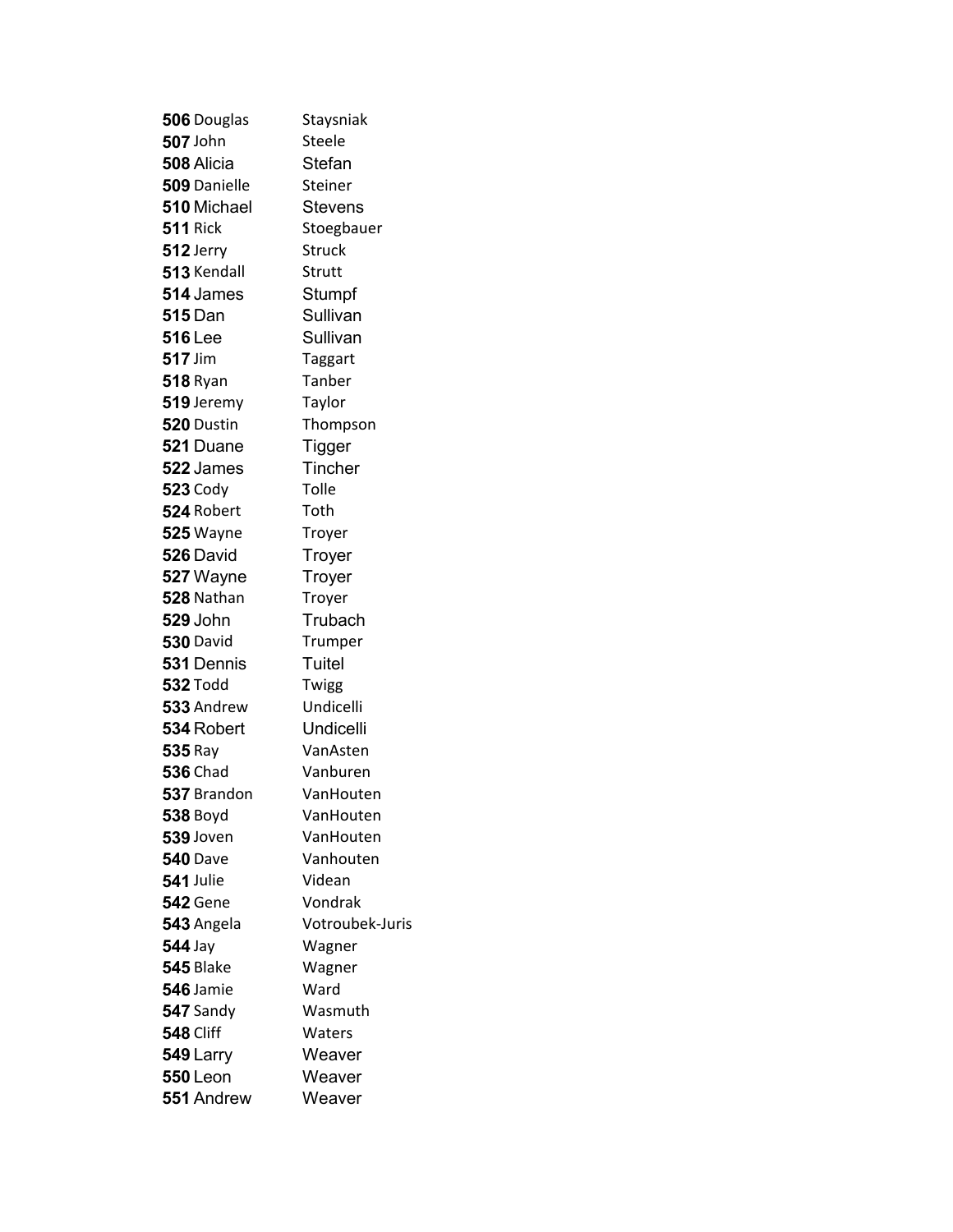| 552 Chester        | Weaver          |
|--------------------|-----------------|
| 553 Steven         | Weaver          |
| 554 Christopher    | Webb            |
| 555 Jamelyn        | Webb            |
| <b>556 Kyle</b>    | Wefler          |
| 557 Everett        | Wehrly<br>Jr.   |
| <b>558 Allan</b>   | Weickert        |
| <b>559 Matt</b>    | Weiland         |
| 560 James          | Whitaker        |
| <b>561 Kirk</b>    | White           |
| 562 Jennifer       | Wieland         |
| 563 Timothy        | Wilcoc          |
| <b>564 Erick</b>   | Williams        |
| <b>565</b> James   | Williams        |
| <b>566 TODD</b>    | <b>WILLIAMS</b> |
| <b>567</b> Mark    | Wilmot          |
| <b>568 Rich</b>    | Wlodarsky       |
| <b>569 Nichole</b> | Wolf            |
| <b>570 Bill</b>    | Wolf            |
| 571 Phillip        | Wolthuis        |
| 572 Robert         | Wood            |
| 573 Kevin          | Wyant           |
| 574 David          | Wyderka         |
| 575 Patrick        | Yackmack        |
| 576 Amanda         | Yackmack        |
| <b>577 Joe</b>     | Yackmack        |
| <b>578</b> Adem    | Yoder           |
| <b>579 luan</b>    | Yoder           |
| 580 Chris          | Yoder           |
| 581 Dennis         | Yoder           |
| <b>582</b> Tom     | Yoder           |
| <b>583 Ryan</b>    | Yonkers         |
| <b>584</b> Kaya    | Yonkers         |
| 585 Nicole         | Yonkers         |
| 586 Brady          | Yonkers         |
| 587 Linda          | Yonkers         |
| <b>588 Kim</b>     | Yonkers         |
| <b>589 Sean</b>    | Yonkers         |
| 590 Thomas         | Yourkiewicz     |
| 591 James          | Yurkovich       |
| 592 Scott          | Zacharyasz      |
| <b>593 Cindy</b>   | Zajkowski       |
| 594 Robert         | Zajkowski       |
| 595 Travis         | Zajkowski       |
| 596 Austin         | Zelenak         |
| 597 Jason          | Zimmerman       |